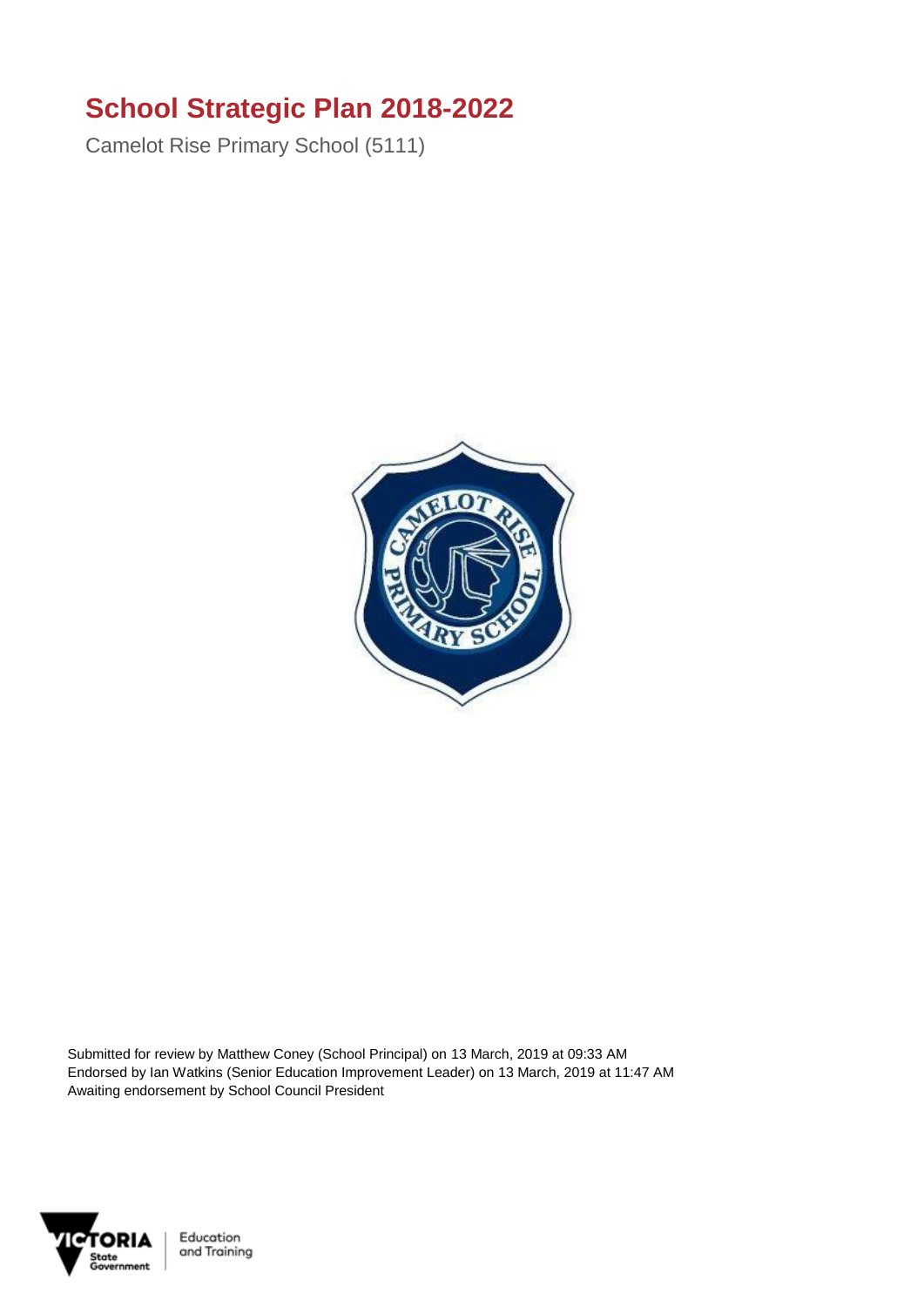## **School Strategic Plan - 2018-2022**

Camelot Rise Primary School (5111)

| <b>School vision</b>        | Our vision is to be a connected community, learning, growing and achieving together. We are here to maximize student potential by<br>building a desire for personal excellence, a high sense of self worth and a love of learning.                                                                                                                                                                                                                                                                                                                                                                                                                                                                                                                                                           |
|-----------------------------|----------------------------------------------------------------------------------------------------------------------------------------------------------------------------------------------------------------------------------------------------------------------------------------------------------------------------------------------------------------------------------------------------------------------------------------------------------------------------------------------------------------------------------------------------------------------------------------------------------------------------------------------------------------------------------------------------------------------------------------------------------------------------------------------|
| <b>School values</b>        | Respect<br>Resilience<br>Optimism<br>Responsibility                                                                                                                                                                                                                                                                                                                                                                                                                                                                                                                                                                                                                                                                                                                                          |
| <b>Context challenges</b>   | Camelot Rise Primary School is a school based in Glen Waverley with a high EAL student population.<br>Our key challenges are:<br>To develop teacher capacity<br>To fully embed an instructional model<br>To develop consistent curriculum planning and assessments<br>To develop greater consistency in relation to teacher practice in particular to English, Maths & Inquiry Learning<br>To develop teacher capacity in relation to data literacy<br>To teach to the 'Point of Need'<br>To provide avenues for Student Voice & Student Agency<br>Our current Year 3 & 6 students are the cohorts that require the most attention in relation to student behaviour and student<br>achievement data<br>To improve learner contentedness to the school within a supportive school environment |
| Intent, rationale and focus | At Camelot Rise PS we are working to<br>Improve student achievement and learning growth for every student across the whole curriculum with an emphasis on<br>literacy and numeracy<br>Improve student engagement and motivation and their attitudes to learning and school<br>Continue to foster a positive climate for learning which supports the continued development of students' social and emotional<br>wellbeing<br>These are important as we want all of our students to be literate, numerate inquisitive and to develop a love of learning to ensure<br>they become effective members of society.                                                                                                                                                                                 |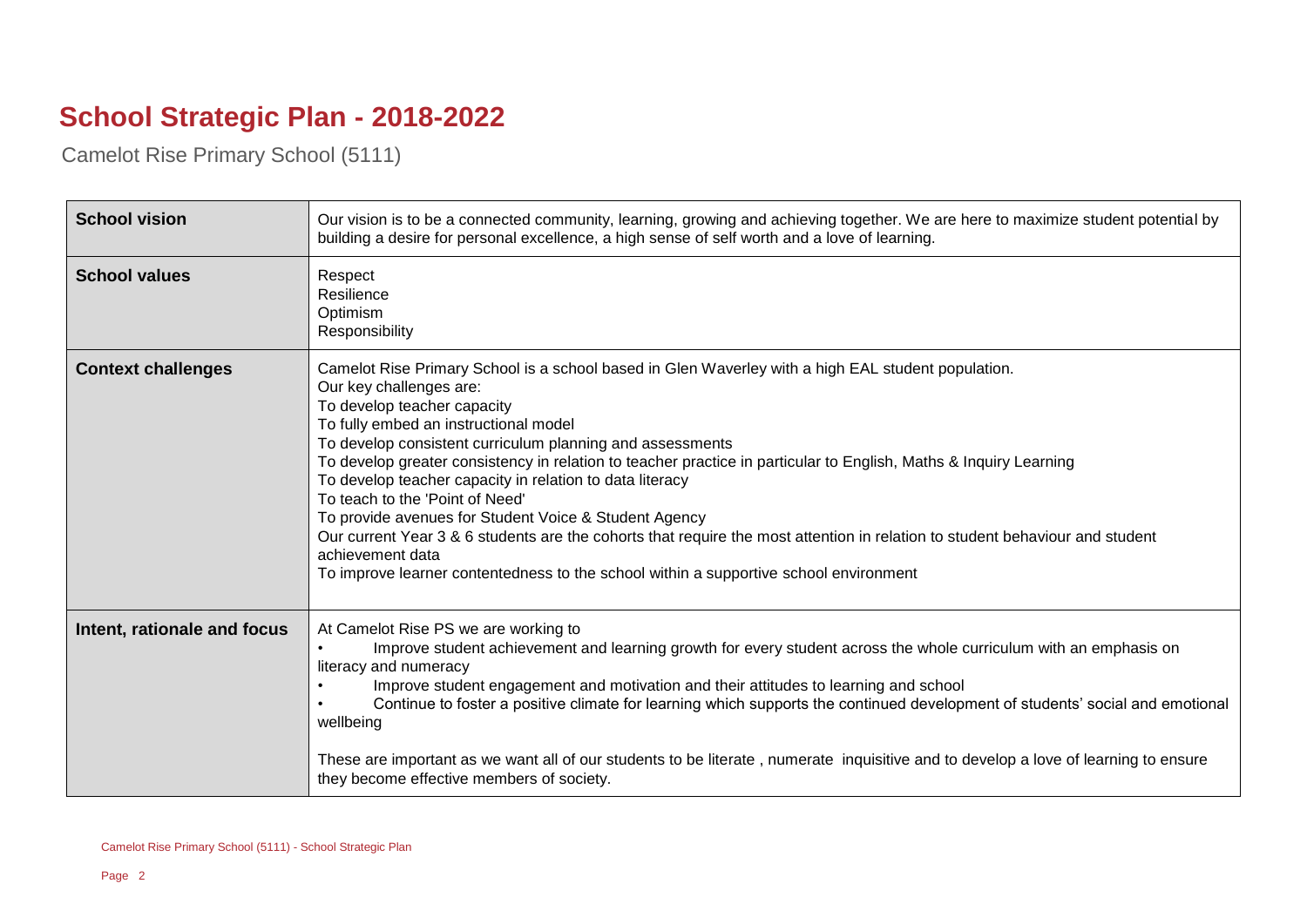|  | Priorities:                                             |
|--|---------------------------------------------------------|
|  | To develop a consistent belief of what is best practice |
|  | To develop a whole school instructional model \         |
|  | To use data to drive 'Point of Need' Teaching           |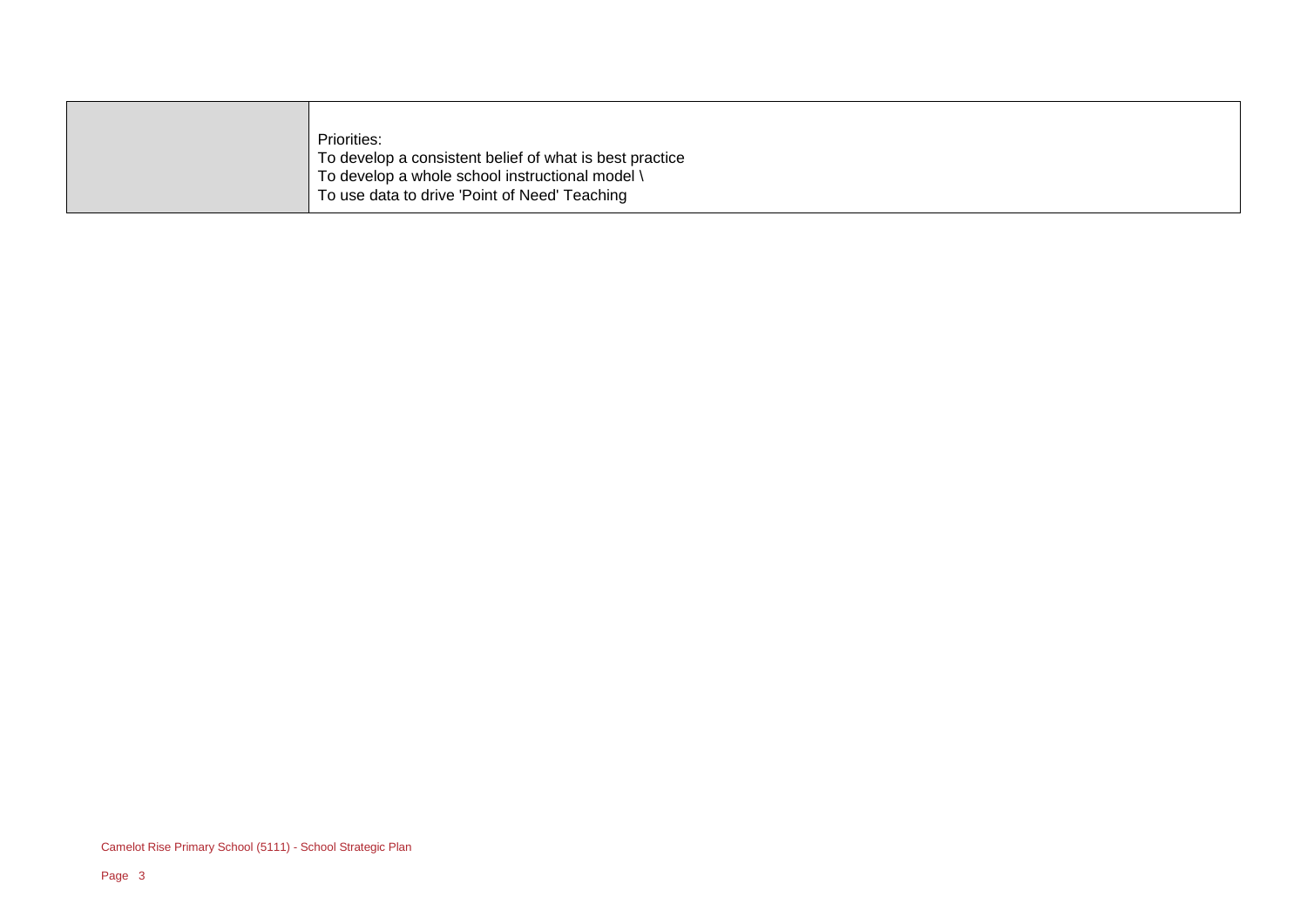## **School Strategic Plan - 2018-2022**

Camelot Rise Primary School (5111)

| Goal 1     | To improve student achievement and learning growth for every student across the whole curriculum with an emphasis on<br>literacy and numeracy.                                                                                                                                                                                     |
|------------|------------------------------------------------------------------------------------------------------------------------------------------------------------------------------------------------------------------------------------------------------------------------------------------------------------------------------------|
| Target 1.1 | By 2022, increase the percentage of students making high relative growth in NAPLAN<br>• Reading to 35 or above (from 28.1 in 2018)<br>• Writing to 38 or above (from 34.9 in 2018)<br>• Spelling to 35 or above (from 25.0 in 2018)<br>• Numeracy to 35 or above (from 26.2 in 2018).                                              |
| Target 1.2 | By 2022, increase the percentage of Year 5 students in the top 2 NAPLAN bands for<br>• Reading to 75 or above (from 64.3 in 2018)<br>• Writing to 50 or above (from 26.0 in 2018)<br>• Numeracy to 75 or above (from 64.3 in 2018)                                                                                                 |
| Target 1.3 | By 2022 the gap between the factor percentiles by gender at any year level of the AToSS is no more than 10 per<br>cent<br>By 2022, the percentile score on the AtoSS for Years 4-6 will be:<br>• Stimulated learning—75 or above (from 54 per cent in 2018)<br>• Differentiated learning challenge—75 or above (from 59.2 in 2018) |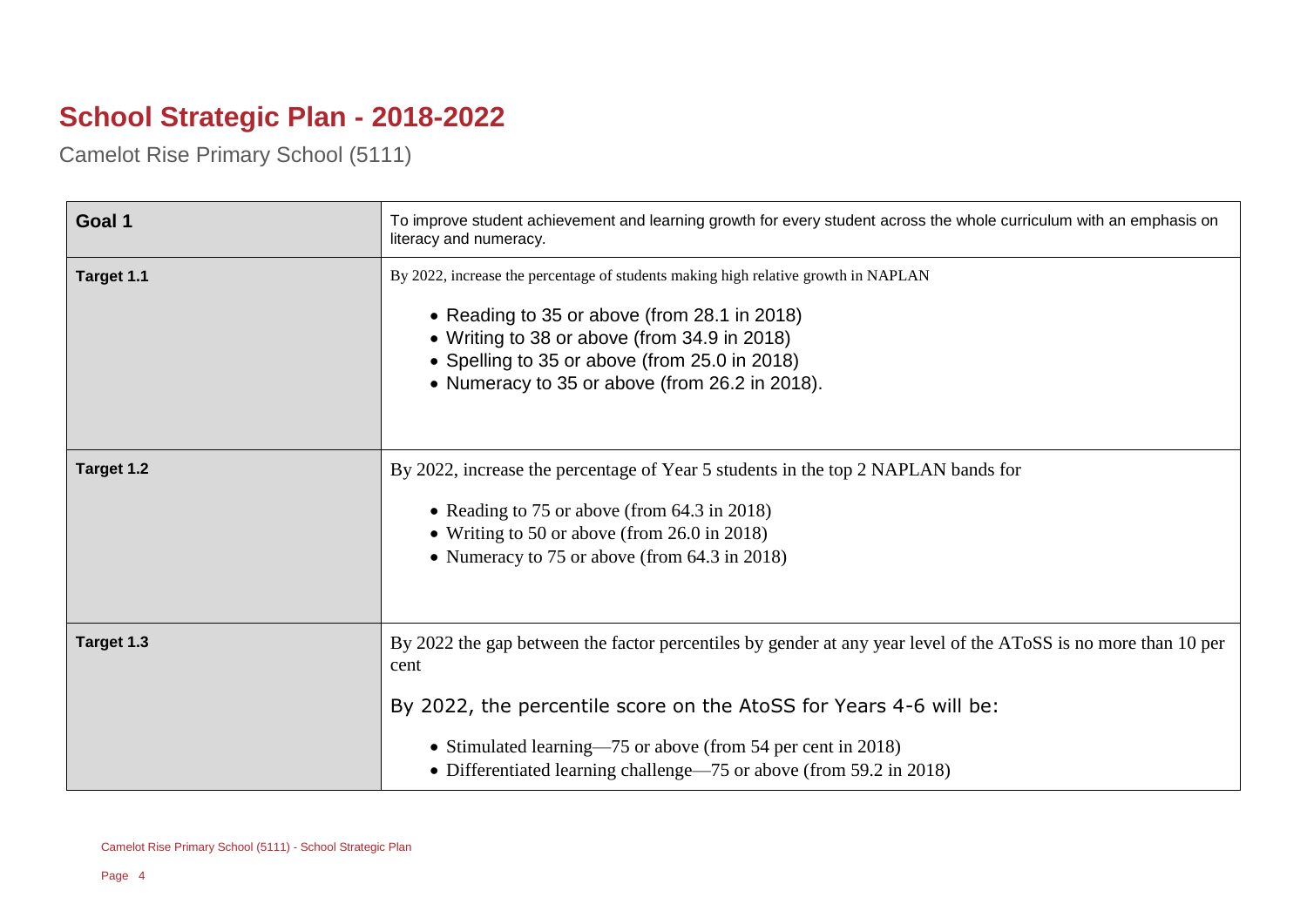|                                                                            | • Effective teaching time—75 or above (from 59.2 in 2018)                                                                                                                                                                                                                                            |
|----------------------------------------------------------------------------|------------------------------------------------------------------------------------------------------------------------------------------------------------------------------------------------------------------------------------------------------------------------------------------------------|
|                                                                            |                                                                                                                                                                                                                                                                                                      |
| Target 1.4                                                                 | By 2022, the component mean score on the SSS for these factors will be:                                                                                                                                                                                                                              |
|                                                                            | • Understand how to analyse data—85 or above (from 72.94 in 2018).                                                                                                                                                                                                                                   |
|                                                                            | • Skills to measure impact—85 or above (from 81.76 in 2018).                                                                                                                                                                                                                                         |
|                                                                            | • Understand formative assessment—85 or above (from 71.76 in 2018).                                                                                                                                                                                                                                  |
|                                                                            | • Collaborate to scaffold student learning—85 or above (from 77.65 in 2018).                                                                                                                                                                                                                         |
|                                                                            | • Use High Impact Teaching Strategies (HITS)—90 or above (from 84.71 in 2018).                                                                                                                                                                                                                       |
|                                                                            |                                                                                                                                                                                                                                                                                                      |
|                                                                            |                                                                                                                                                                                                                                                                                                      |
| <b>Key Improvement Strategy 1.a</b><br><b>Building practice excellence</b> | Build the instructional practice of every teacher through professional learning, coaching, peer observation and feedback<br>and embed the school's instructional model, integrating the High Impact Teaching Strategies, to enable consistent, high<br>quality instruction in every classroom (BPE). |
| <b>Key Improvement Strategy 1.b</b><br>Curriculum planning and assessment  | Strengthen the capacity of individual teachers and teams to analyse and use assessment data to plan a differentiated<br>teaching and learning program that targets each student's point of learning need (CPA).                                                                                      |
| <b>Key Improvement Strategy 1.c</b><br>Instructional and shared leadership | Build the instructional leadership capacity of all in leadership roles, including middle level leaders to enable them to<br>establish higher levels of consistency and shared accountability for improving student outcomes (ISL).                                                                   |
| Goal 2                                                                     | To improve student engagement and motivation and their attitudes to learning and school.                                                                                                                                                                                                             |
| Target 2.1                                                                 | Student opinion                                                                                                                                                                                                                                                                                      |
|                                                                            | By 2022, the percentile score on the AtoSS for Years 4–6 will be:                                                                                                                                                                                                                                    |
|                                                                            | • Motivation and interest—70 or above (from 39.0 in 2018)                                                                                                                                                                                                                                            |
|                                                                            | • High expectations for success—70 or above (from 28.5 in 2018)                                                                                                                                                                                                                                      |
|                                                                            |                                                                                                                                                                                                                                                                                                      |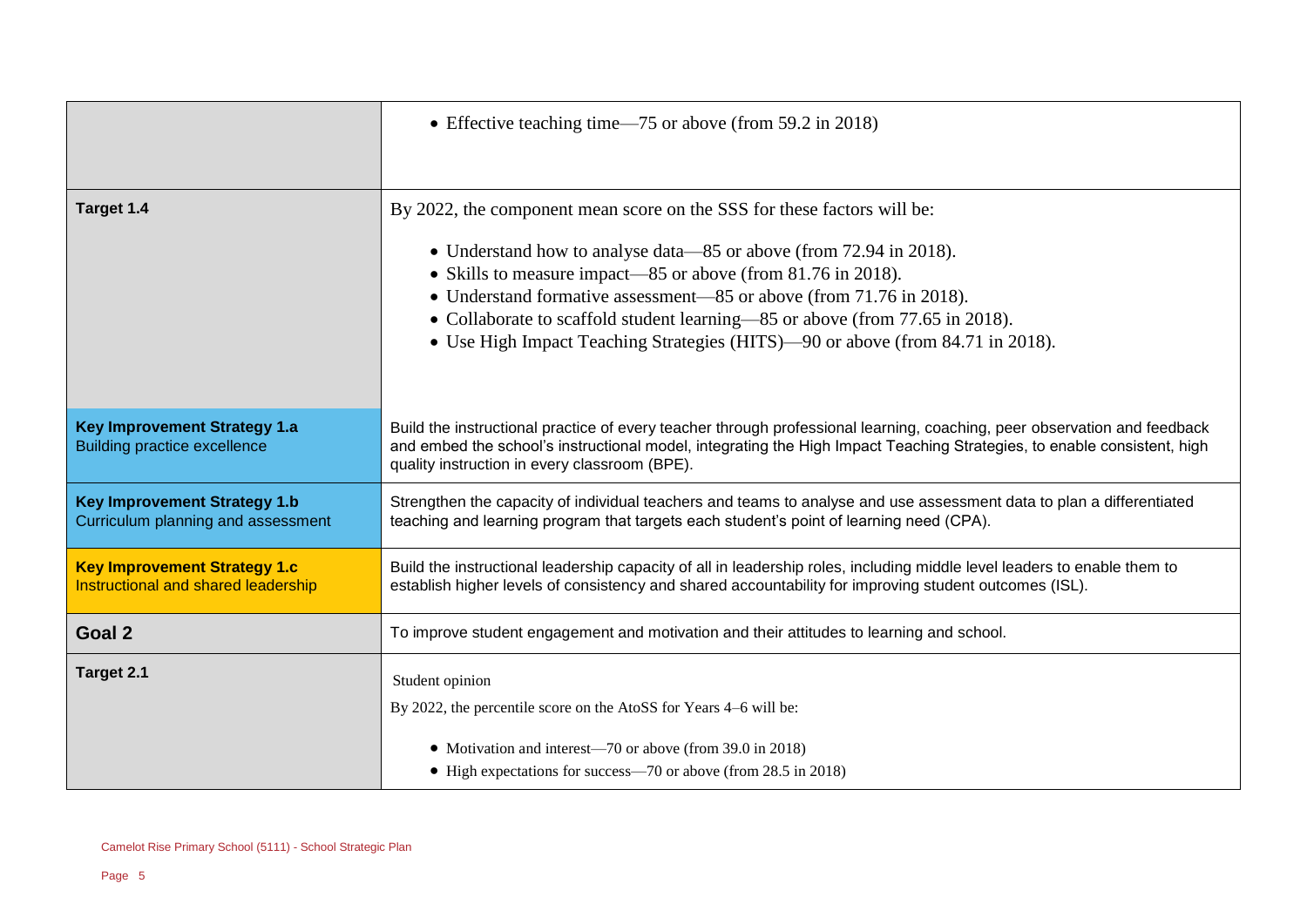|                                                                                  | • Student voice and agency—70 or above (from 47.8 in 2018)<br>• Sense of confidence-70 or above (from 43.4 in 2018)                                                                                                                                                                                                                                                                                                      |
|----------------------------------------------------------------------------------|--------------------------------------------------------------------------------------------------------------------------------------------------------------------------------------------------------------------------------------------------------------------------------------------------------------------------------------------------------------------------------------------------------------------------|
| Target 2.2                                                                       | Parent opinion<br>By 2022, the percent positive results by factor on the POS for:                                                                                                                                                                                                                                                                                                                                        |
|                                                                                  | • Stimulating learning environment will move from 70 in 2018 to 80 or above                                                                                                                                                                                                                                                                                                                                              |
|                                                                                  | • Student motivation and support will move from 69 in 2018 to 80 or above                                                                                                                                                                                                                                                                                                                                                |
|                                                                                  | • Student agency and voice will move from 71 in 2018 to 80 or above<br>• Positive transitions will move from 71 in 2018 to 80 or above                                                                                                                                                                                                                                                                                   |
| Key Improvement Strategy 2.a<br>Empowering students and building school<br>pride | Develop and implement a student voice and learner agency strategy to empower students to be more motivated and<br>engaged in learning and school (ESBSP).                                                                                                                                                                                                                                                                |
| Key Improvement Strategy 2.b<br>Intellectual engagement and self-<br>awareness   | Create a learning culture that enables students to understand their learning data (visible learning) so they are better able<br>to monitor their own learning and self-regulate; systematically provide feedback to teachers about what they are learning<br>and how they are learning; set meaningful goals; and act as more intellectually engaged partners in improving their<br>learning outcomes. (ESBSP and IESA). |
| <b>Key Improvement Strategy 2.c</b><br><b>Building practice excellence</b>       | Build teacher knowledge and practice excellence in the use of learner centered teaching that enables the consistent use of<br>student voice, learner agency and metacognitive strategies in all classrooms. (BPE).                                                                                                                                                                                                       |
| Goal <sub>3</sub>                                                                | To continue to foster a positive climate for learning which supports the continued development of students' social and<br>emotional wellbeing.                                                                                                                                                                                                                                                                           |
| Target 3.1                                                                       | Parent opinion                                                                                                                                                                                                                                                                                                                                                                                                           |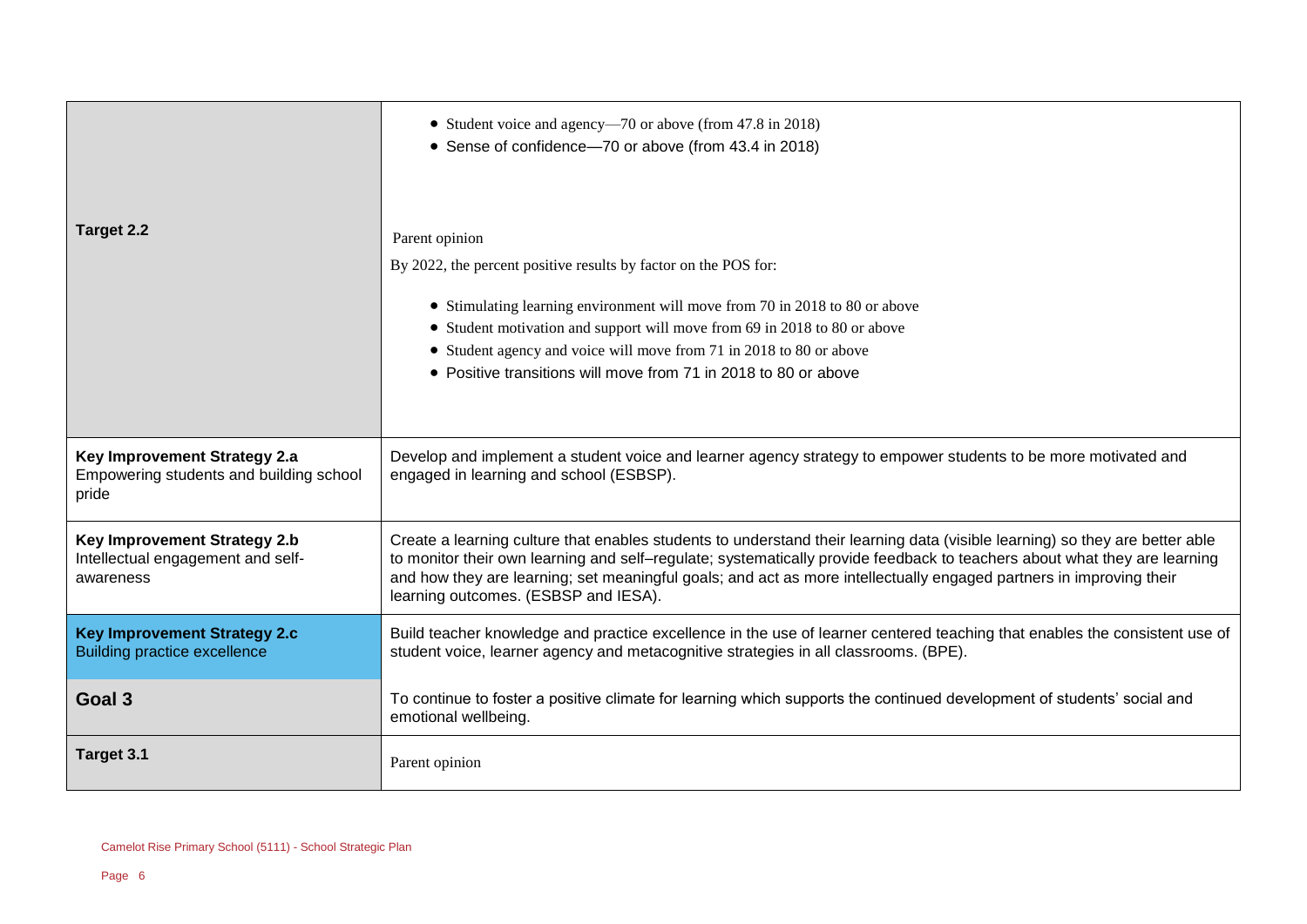|                                                                                 | By 2022, the percent positive results by factor on the POS for:<br>• Parent participation and involvement will move from 72 in 2018 to 80 or above<br>• Teacher communication will move from 57 in 2018 to 80 or above<br>• Student motivation and support will move from 69 in 2018 to 80 or above<br>• School improvement will move from 64 in 2018 to 80 or above |
|---------------------------------------------------------------------------------|----------------------------------------------------------------------------------------------------------------------------------------------------------------------------------------------------------------------------------------------------------------------------------------------------------------------------------------------------------------------|
| Target 3.2                                                                      | Student opinion<br>By 2022, the percentile score on the AtoSS for Years 4–6 will be:<br>• Sense of connectedness—70 or above (from 35.4 in 2018)<br>• Effective classroom behaviour—70 or above (from 37.0 in 2018)<br>• Self-regulation and goal setting—70 or above (from 32.3 in 2018)<br>• Managing bullying-60 or above (from 19.9 in 2018)                     |
| Key Improvement Strategy 3.a<br>Setting expectations and promoting<br>inclusion | Review the school's behaviour management approach and embed a school–wide positive behaviour program (SEPI).                                                                                                                                                                                                                                                         |
| Key Improvement Strategy 3.b<br>Health and wellbeing                            | Implement a social skills program which explicitly teaches students character strengths and learner dispositions, enabling<br>them to develop a growth mindset and to self regulate (H&W).                                                                                                                                                                           |
| <b>Key Improvement Strategy 3.c</b><br>Parents and carers as partners           | Strengthen the learning partnerships between home and the school to strengthen communication and support improved<br>student outcomes (PCP).                                                                                                                                                                                                                         |